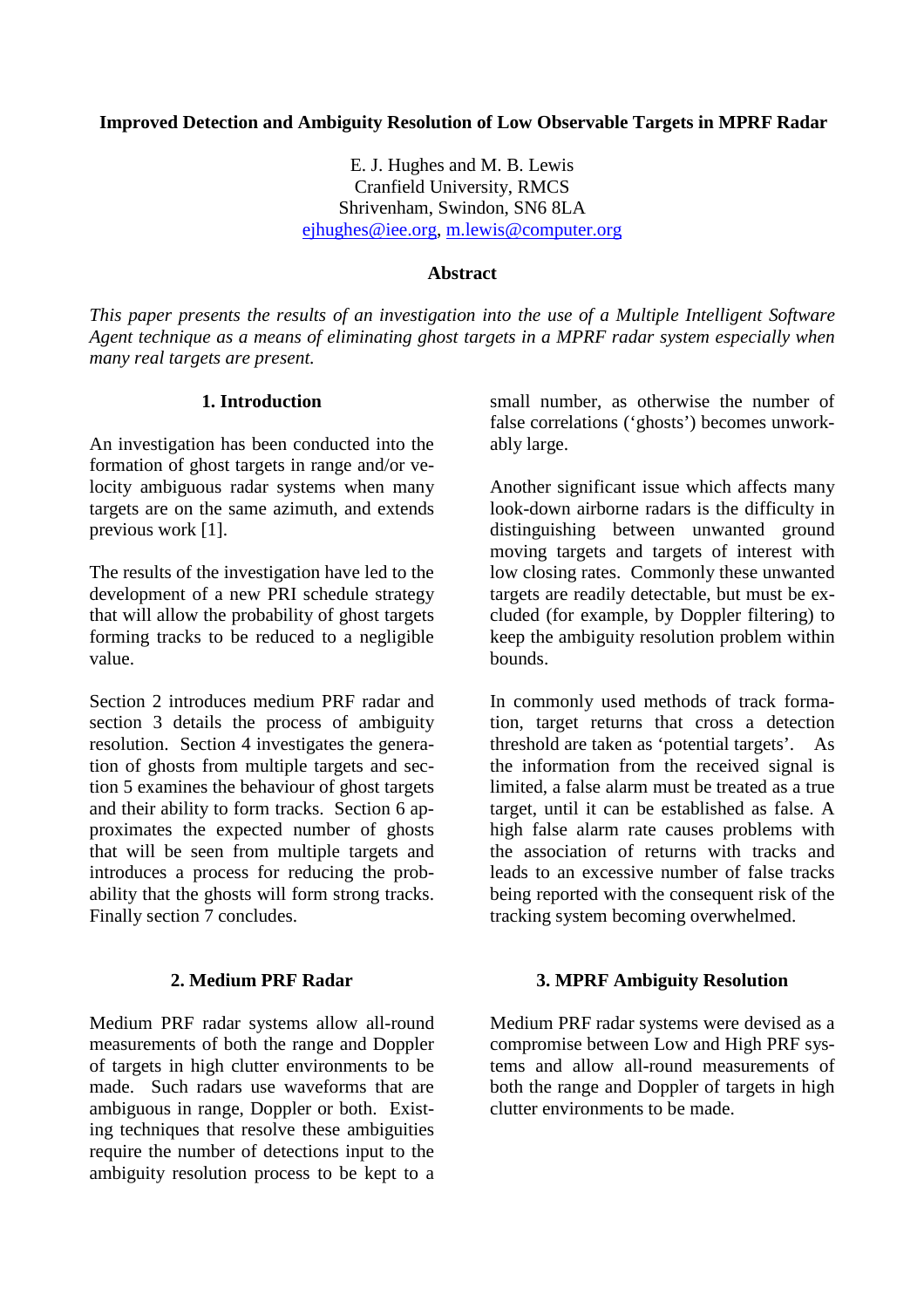A MPRF radar system uses waveforms that are inherently ambiguous in range, Doppler or both. In essence, for each range measurement along an azimuth spoke there are multiple potential targets at ranges given by the expression

$$
R = nR^u + \Delta R
$$

where *R* is the true range of the target,  $R^u$  is the maximum unambiguous range of the radar at the PRF in use and ∆*R* is the range as measured by the radar. All ranges are expressed as an integer numbers of range bins.

It is normal to employ several PRIs in order to resolve the ambiguities, thus the range measurements may be generalised as a set of simultaneous equations

$$
R=n_i R_i^u+\Delta R_i
$$

or in modular arithmetic form as a set of simultaneous congruencies

$$
R \equiv \Delta R_i \bmod R_i^u
$$

where *i* represents the various ranges associated with the *i th* PRI.

#### *3.1 First Chinese Remainder Theorem*

Systems of congruencies obey the First Chinese Remainder Theorem [2] which may be stated as: given  $n_1$ , ...,  $n_k$  positive integers which are pairwise coprime (i.e.,  $gcd(n_i, n_j) =$ 1,  $i ≠ j$ ), then for any given integers  $a_1, \ldots, a_k$ , there exists an integer *x* solving the system of simultaneous congruencies

$$
x \equiv a_i \pmod{n_i}
$$

Furthermore, all solutions  $x$  to this system are congruent modulo the product  $n = n_1...n_k$ .

The feasible solutions for  $R_m$  for a given PRI, in a set of PRIs with unambiguous ranges  ${R^{(1)},...,R^{(N)}}$ , form a set

$$
\left\{ R_0^{(n)},...,R_M^{(n)} \right\} = \bigcup_{m=0}^M \left\{ mR^{(n)} + \Delta R^{(n)} \right\}
$$

Since the set represents the set of feasible solutions of *R* 

$$
R \in \left\{ R_0^{(n)},...,R_M^{(n)} \right\}
$$

It follows from the uniqueness property of the Chinese Remainder Theorem that

$$
{R} = \bigcap_{n=1}^{N} {R_0^{(n)},..., R_M^{(n)}}
$$

The solution as the intersection of the sets of feasible solutions may also be represented graphically in the form of a Venn Diagram [3].

The Coincidence Algorithm, a means of resolving ambiguities, can be derived directly from the above. The solution sets are generated and the intersection is found.

## *3.2 The Second Chinese Remainder Theorem*

The Second Chinese Remainder Theorem [4] states that the number *x* solves a system of congruencies if

$$
x = \sum_{i=1}^{k} a_i e_i, \text{mod } n
$$

and

$$
e_i = \frac{sn}{n_i}
$$
  
\n
$$
e_i \equiv 1 \pmod{n_i}
$$
  
\n
$$
n = \prod_{i=1}^k n_i
$$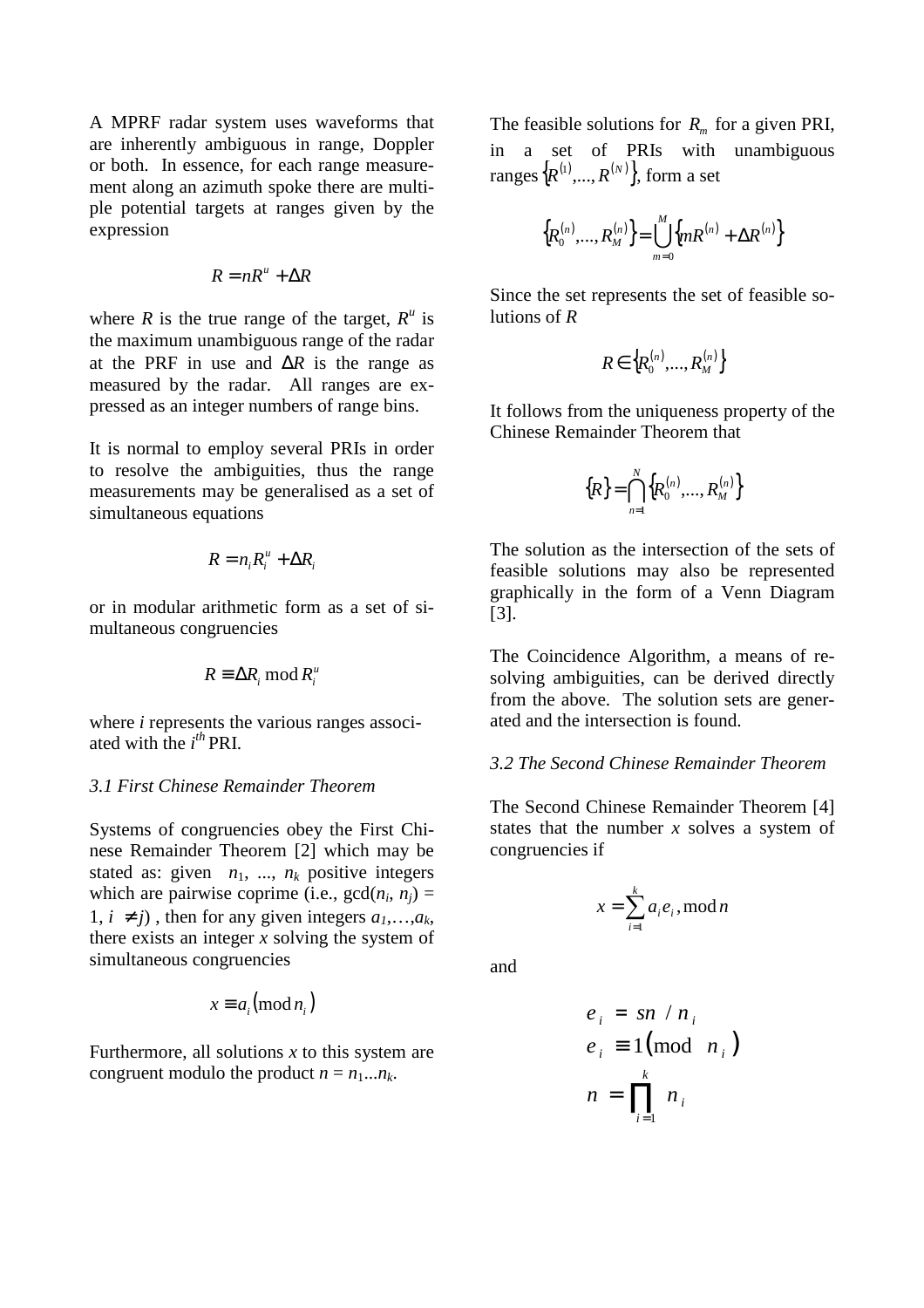The Chinese Remainder Algorithm, as a means of solving congruencies, is a direct application of the Second Chinese remainder Theorem.

## **4. The Resolution of Ambiguities in the Presence of Multiple Targets**

In the case of *T* targets on the same azimuth then *T* returns will be taken in each PRF. For the individual targets, *t*, the set of feasible ranges,  $\{R_t\}$ , is

$$
\{R_t\} = \bigcup_{m=0}^{M} \{m_t^{(n)}R^{(n)} + \Delta R_t^{(n)}\}\
$$

In the case of two targets and two PRIs then the solution sets are given by

$$
{R_1} \in \bigcup_{m=0}^{M} {m_1^{(1)}R^{(1)} + \Delta R_1^{(1)}}
$$
  
\n
$$
{R_1} \in \bigcup_{m=0}^{M} {m_1^{(2)}R^{(2)} + \Delta R_1^{(2)}}
$$
  
\n
$$
{R_2} \in \bigcup_{m=0}^{M} {m_2^{(1)}R^{(1)} + \Delta R_2^{(1)}}
$$
  
\n
$$
{R_2} \in \bigcup_{m=0}^{M} {m_2^{(2)}R^{(2)} + \Delta R_2^{(2)}}
$$

Since it is not possible to associate the individual returns measured with a given PRI with the individual targets the solution pair must exist in the union of the feasible solution sets of returns for each PRI which gives

$$
{R_1, R_2}
$$
  
\n
$$
\in \bigcup_{m=0}^{M} \{m_1^{(1)}R^{(1)} + \Delta R_1^{(1)}\} \cup \bigcup_{m=0}^{M} \{m_2^{(1)}R^{(1)} + \Delta R_2^{(1)}\}
$$
  
\n
$$
{R_1, R_2}
$$
  
\n
$$
\in \bigcup_{m=0}^{M} \{m_1^{(2)}R^{(2)} + \Delta R_1^{(2)}\} \cup \bigcup_{m=0}^{M} \{m_2^{(2)}R^{(2)} + \Delta R_2^{(2)}\}
$$

The unique solution must exist in the intersection of the two feasible solution sets. Using the Set form of the First Chinese Remainder Theorem and the Distribution Law for Set Union an expression in set form for the solution pairs is found to be

$$
\{R_1, R_2\}
$$
\n
$$
\in \left[\bigcup_{m=0}^M \{m_1^{(1)}R^{(1)} + \Delta R_1^{(1)}\} \cap \bigcup_{m=0}^M \{m_1^{(2)}R^{(2)} + \Delta R_1^{(2)}\},\right]
$$
\n
$$
\in \left[\bigcup_{m=0}^M \{m_2^{(1)}R^{(1)} + \Delta R_2^{(1)}\} \cap \bigcup_{m=0}^M \{m_1^{(2)}R^{(2)} + \Delta R_1^{(2)}\},\right]
$$
\n
$$
\left[\bigcup_{m=0}^M \{m_1^{(1)}R^{(1)} + \Delta R_1^{(1)}\} \cap \bigcup_{m=0}^M \{m_2^{(2)}R^{(2)} + \Delta R_2^{(2)}\},\right]
$$
\nSolution Set 1

For two targets and two PRIs there are four sets of congruencies to be solved and the First Chinese Remainder Theorem guarantees a solution to all these systems. It is thus not possible to determine unambiguously the range of two targets using only two PRIs.

Since the members of the right hand set are simple combinations it is easy to show that the cardinality of the solution set is  $T^M$  where *M* is the number of PRIs and *T* is the number of targets.

The RHS set of Solution Set 1 is the solution set for a two target, two PRI system. The LHS set can be rewritten to represent the full solution set

$$
\{R_{11}, R_{21}, R_{12}, R_{22}\}
$$

Like subscripts represent true targets, dissimilar subscripts represent ghosts.

Since there are *T* true targets the number of ghosts is found by subtraction

$$
T^M - T = T(T^{M-1} - 1)
$$

The number of ghosts generated per scan is invariant and is a function of the number of targets on the same azimuth at any one time, however observation shows that this number is not always apparently present. Non visibil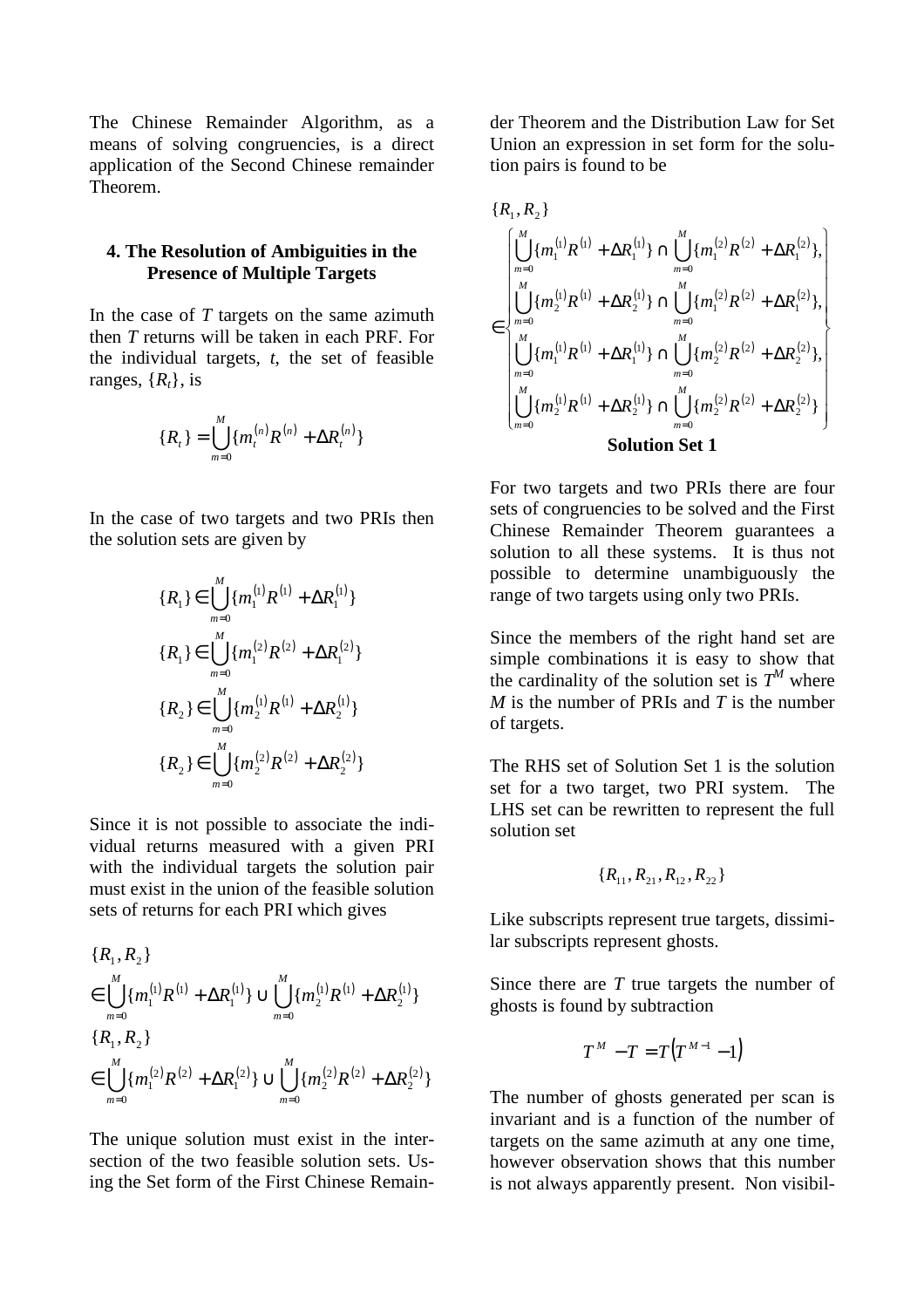ity of ghosts may be caused by some ghosts being coincident with true targets or other ghosts. Alternatively the ghosts may lie outside the range of interest.

## **5. The formation of Ghost Tracks**

The Extended Chinese Remainder Theorem states: given positive integers  $n_1$ ,  $n_2$ ,  $n_3$  which are coprime (i.e.,  $gcd(n_1, n_2, n_3) = 1)$ , then there exists a set of integers  $\{x^{(1)} \dots x^{(k)}\}$ solving the system of simultaneous congruencies

$$
\begin{aligned} \left\{ x^{(1)}...x^{(k)} \right\} & \equiv \left\{ a_1^{(1)}...a_1^{(k)} \right\} \text{mod } n_1 \\ \left\{ x^{(1)}...x^{(k)} \right\} & \equiv \left\{ a_2^{(1)}...a_2^{(k)} \right\} \text{mod } n_2 \\ &\vdots \\ \left\{ x^{(1)}...x^{(k)} \right\} &\equiv \left\{ a_k^{(1)}...a_k^{(k)} \right\} \text{mod } n_k \end{aligned}
$$

Solution Set 1 can be rewritten in matrix form, the arithmetic being mod*n*, by using the Second Chinese Remainder Theorem

$$
\begin{bmatrix} R_{11} \\ R_{21} \\ R_{12} \\ R_{22} \end{bmatrix} = \begin{bmatrix} \Delta R_1^{(1)} e_1 + \Delta R_1^{(2)} e_2 \\ \Delta R_2^{(1)} e_1 + \Delta R_1^{(2)} e_2 \\ \Delta R_1^{(1)} e_1 + \Delta R_2^{(2)} e_2 \\ \Delta R_2^{(1)} e_1 + \Delta R_2^{(2)} e_2 \end{bmatrix}
$$

This can be split into two matrix systems where the system for true targets is

$$
\begin{bmatrix} R_{11} \\ R_{22} \end{bmatrix} = \begin{bmatrix} \Delta R_1^{(1)} & \Delta R_1^{(2)} \\ \Delta R_2^{(1)} & \Delta R_2^{(2)} \end{bmatrix} \begin{bmatrix} e_1 \\ e_2 \end{bmatrix}
$$

and for ghosts is

$$
\begin{bmatrix}\n\Delta R_{21} \\
\Delta R_{12}\n\end{bmatrix} = \begin{bmatrix}\n\Delta R_2^{(1)} & \Delta R_1^{(2)} \\
\Delta R_1^{(1)} & \Delta R_2^{(2)}\n\end{bmatrix} \begin{bmatrix}\ne_1 \\
e_2\n\end{bmatrix}
$$

Since the necessary matrices exist the mapping from the true to ghost targets can be written as

|  | $\begin{bmatrix} \Delta R_1^{(1)} & \Delta R_1^{(2)} \\ \Delta R_2^{(1)} & \Delta R_2^{(2)} \end{bmatrix}^{-1} \begin{bmatrix} R_{11} \\ R_{22} \end{bmatrix} = \begin{bmatrix} \Delta R_2^{(1)} & \Delta R_1^{(2)} \\ \Delta R_1^{(1)} & \Delta R_2^{(2)} \end{bmatrix}^{-1} \begin{bmatrix} R_{21} \\ R_{12} \end{bmatrix}$ |  |  |
|--|-------------------------------------------------------------------------------------------------------------------------------------------------------------------------------------------------------------------------------------------------------------------------------------------------------------------------------|--|--|
|  |                                                                                                                                                                                                                                                                                                                               |  |  |

The above expression shows that ghosts are related to true targets and that the relationship is reciprocal. The implication is that ghost returns form ghost tracks related to the true movement of the target.

Given a set of PRIs, a reasonable estimate for the expected number of ghosts in the region of interest can be calculated (ignoring the possibility of ghost targets falling on top of each other). If our PRI set results in an unambiguous range-Doppler region with on average *K* range-Doppler cells, and the region of interest has on average *Q* repeats of the unambiguous region, then we can approximate the probability of ghosts in an *M* of *N* system, where *M* out of *N* PRIs are required to be coincident.

Assuming *T* targets are placed in the unambiguous region, and that in the *Q* repeats of the first PRI/PRF, images of all the targets are present without overlap, then in the second PRI/PRF, the probability of any one target cell overlaying a used cell in the first PRI/PRF is approximately *Q*/*K*. Once an overlap has occurred, subsequent PRIs have a probability of achieving an overlap of 1/*K* (as there is no longer a free choice of *Q* ambiguous regions).

Thus an approximation for the expected number of ghosts in the region of interest, given a probability of detection of 100% is

$$
E_G \approx \left(T^M - T\left(\sum_{i=M-1}^{N-2} {}_{i}C_{N-2} \left(\frac{Q}{K}\right) \left(\frac{1}{K}\right)^{i} \left(1 - \frac{1}{K}\right)^{N-i-2} + \sum_{i=M-1}^{N-2} {}_{i}C_{N-2} \left(1 - \frac{Q}{K}\right) \left(\frac{1}{K}\right)^{i} \left(1 - \frac{1}{K}\right)^{N-i-2}\right)
$$

The expression can be simplified to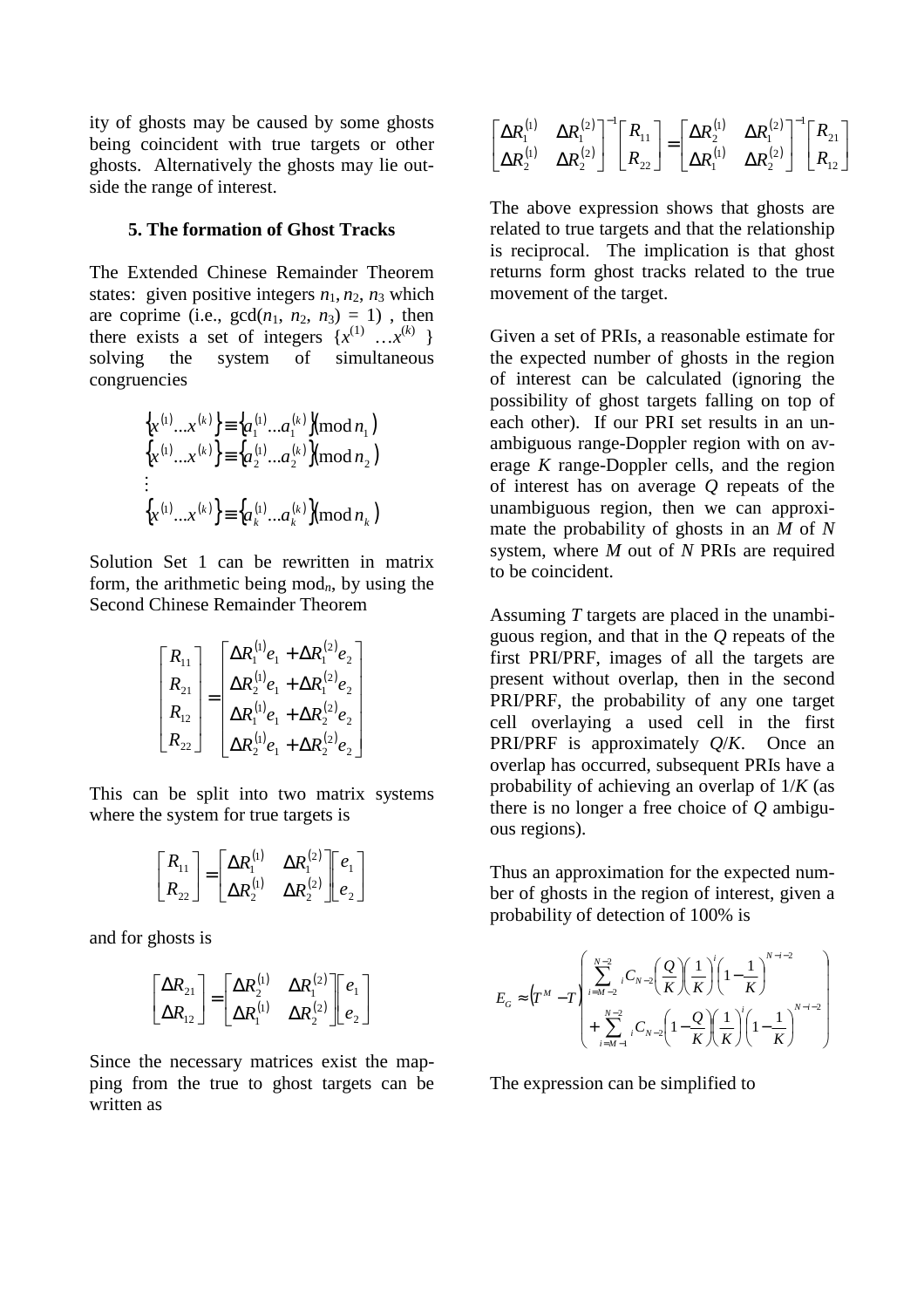$$
E_G \approx \left(T^M - T\left(\frac{M_{-2}C_{N-2}\left(\frac{Q}{K}\right)\left(\frac{1}{K}\right)^{M-2}\left(1 - \frac{1}{K}\right)^{N-M}\right) + \sum_{i=M-1}^{N-2} {}_{i}C_{N-2}\left(\frac{1}{K}\right)^{i}\left(1 - \frac{1}{K}\right)^{N-i-2}\right)
$$

For a typical airborne fire control system with a 3 of 8 schedule, with *K*=2000 and *Q*=100, with  $T=8$  targets,  $E_G=3$  ghosts. With  $T=10$ ,  $E$ <sup>*G*=19</sup> ghosts and with *T*=14,  $E$ <sup>*G*=280</sup> ghosts. Thus it is clear that the number of ghosts likely to be present increases very rapidly with only a small increase in the number of strong targets present.

**6. Decorrelation of Ghost Tracks** 



#### **Figure 1. Ghost Tracks from 10 Targets with ambiguities resolved using two PRIs**

Figure 1 shows the range-time plot from 10 targets viewed with a 2 PRI system. The 10 targets are: two closing targets with equal velocities; four opening targets with equal velocities; three closing targets with differing velocities plus one stationary target. The PRIs are such that the ambiguity is approximately five times in range.

Severe ambiguity can clearly be observed and as all the ghosts are strong, it is very difficult to determine which tracks are from the real targets. As the probability of detection is 100%, some of the ghost tracks can be identified as they have brief breaks and can be dismissed, but this is a special case. In general, with targets in close formation, the ghosts will appear to move in a very 'target-like' manner.

fragments caused by ghosting. Although approximately the same number of ghosts are present, they occur in a different location for each PRI set, therefore the effect of the PRI changes has been to decorrelate the ghost tracks.

 shows the effect of changing the PRI set on a scan to scan basis. Five sets of two PRIs were cycled through. The true tracks are clearly visible against a background of track fragments caused by ghosting. Although approximately the same number of ghosts are present, they occur in a different location for each PRI set, therefore the effect of the PRI changes has been to decorrelate the ghost tracks.



## **Figure 2. Effect of Scan to Scan PRF Change**

Visual inspection indicates a clear set of true target tracks and suggests that a high score would be achieved on such SIAP metrics as accuracy, completeness, continuity and clarity. Unfortunately, the ghost target returns must still be handled by the tracker, and so a tracking system that can handle a very high false alarm rate must be used.

To improve angular resolution, often the M of N processing is performed on a cyclic basis with the last PRI being decoded with the previous N-1, rather than waiting for N new PRIs to be transmitted and decoding as a block. The requirement for a change in the PRI set could make decoding using a rolling PRI scheme more difficult as to allow a rolling system, the PRIs must be intra-set decod